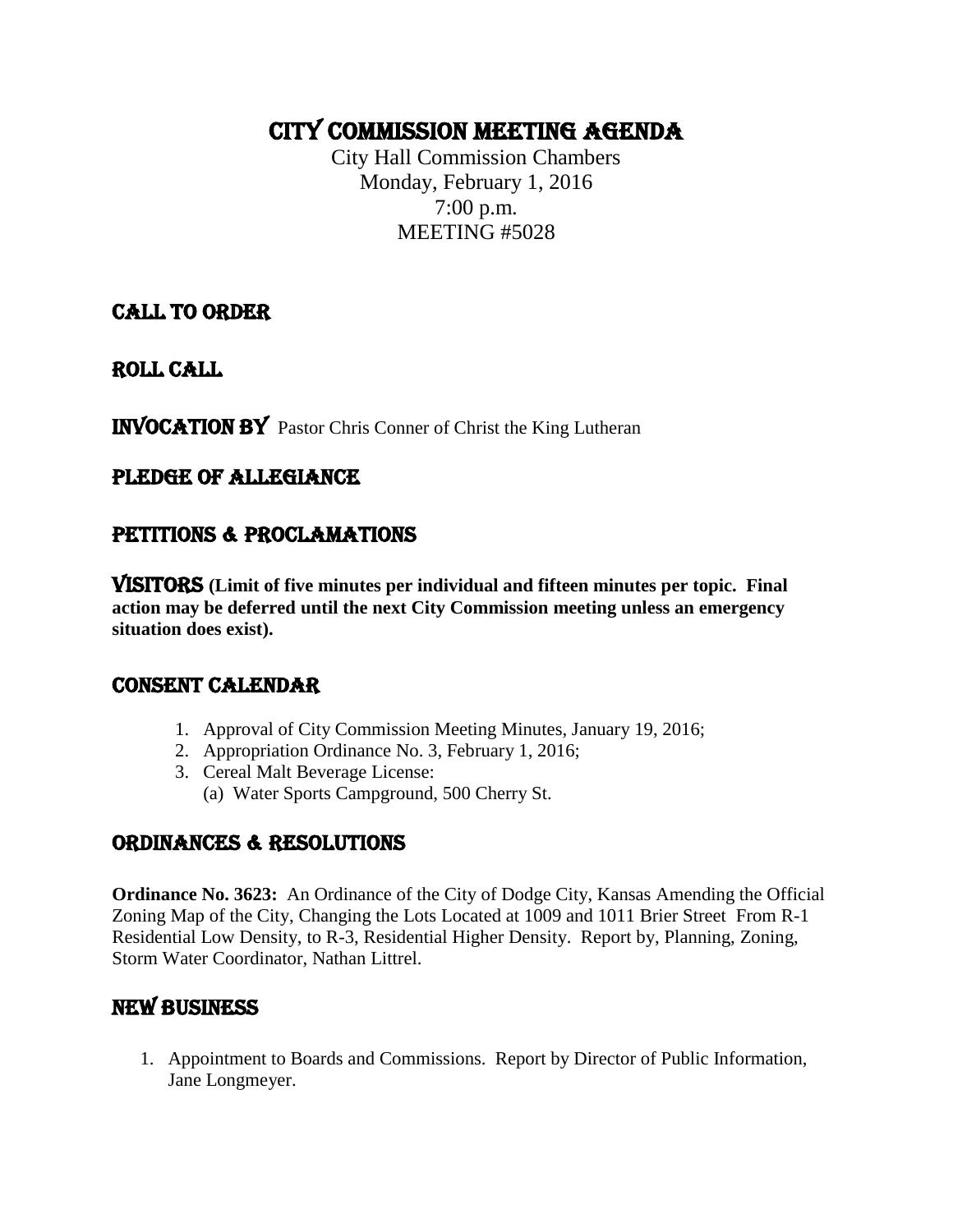- 2. Approval of bids for construction of Well #18 replacement and Well #31 Design, WL 1401. Report by Director of Engineering Services, Ray Slattery.
- 3. Approval of rejection of bid from APAC-Kansas Shears Division for the reconstruction of South 4<sup>th</sup> Avenue and Park Street St. Report by E.I. Civil Engineer, Tanner Rutschman

#### EXECUTIVE SESSION

1. Attorney - Client Matters

#### OTHER BUSINESS

#### adjournment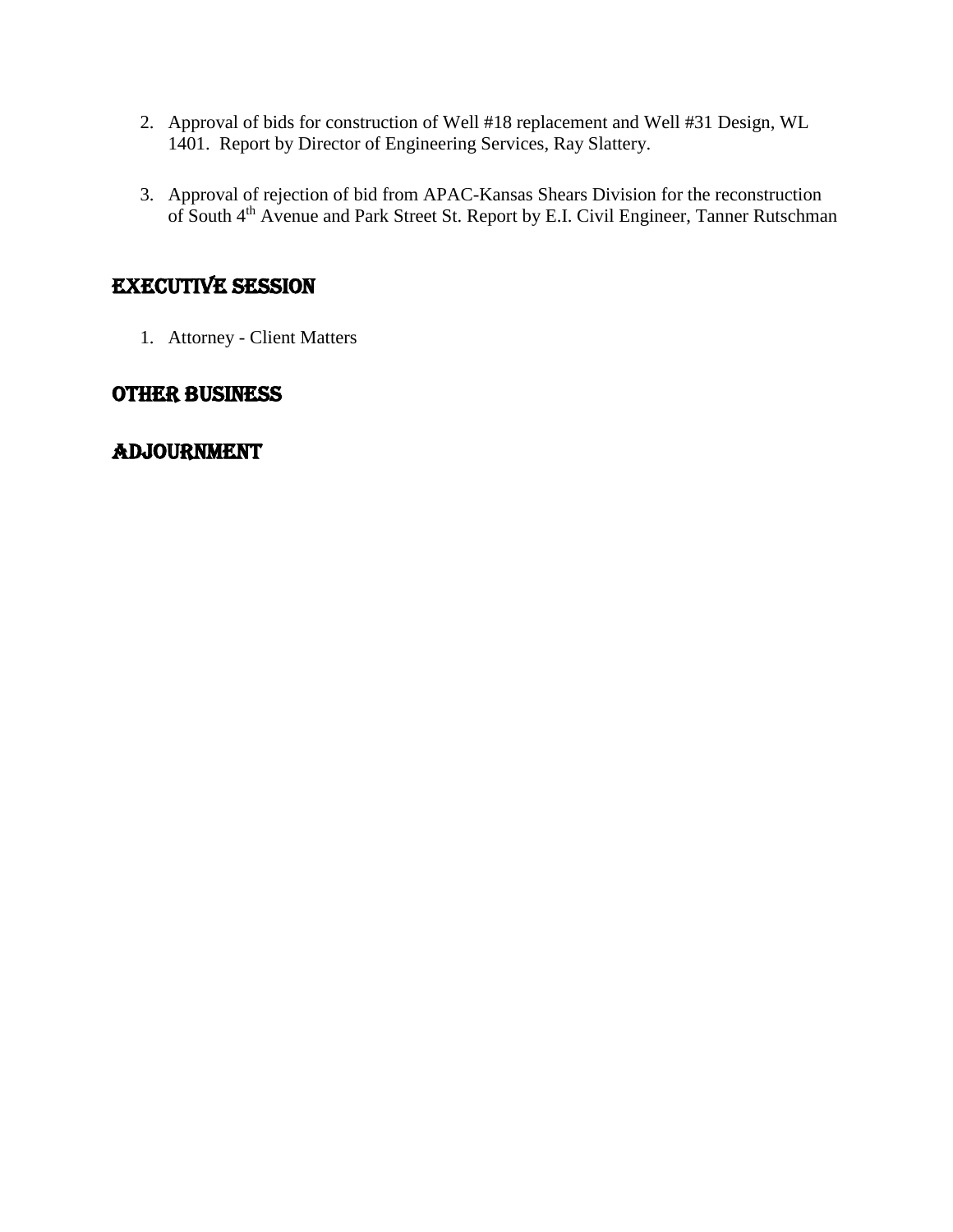### CITY COMMISSION MEETING Minutes

City Hall Commission Chambers Tuesday, January 19, 2016 7:00 p.m. MEETING #5027

**CALL TO ORDER**

**ROLL CALL:** Mayor Joyce Warshaw, Commissioners, Jan Scoggins, Rick Sowers and Brian Delzeit.Kent Smoll was reported absent.

**INVOCATION by** Jerre Nolte, First United Methodist Church

**PLEDGE OF ALLEGIANCE** 

**PETITIONS & PROCLAMATIONS**

**VISITORS (Limit of five minutes per individual and fifteen minutes per topic. Final action may be deferred until the next City Commission meeting unless an emergency situation does exist).**

#### **CONSENT CALENDAR**

- 1. Approval of City Commission Meeting Minutes, January 4, 2016;
- 2. Appropriation Ordinance No. 2, January 18, 2016;
- 3. Cereal Malt Beverage License:
	- (a) Tacos Jalisco Restaurant, 412 E. Wyatt Earp Blvd.;
	- (b) Taylor's Road House, Inc., 2305 W Wyatt Earp Blvd.;
	- (c) Don Hector, 208 S. 2nd Avenue

Commissioner Jan Scoggins moved to approve the Consent Calendar as presented; Commissioner Rick Sowers seconded the motion. The motion carried 4-0.

#### **ORDINANCES & RESOLUTIONS**

**Ordinance No. 3621:** An Ordinance Repealing Ordinance No. 3554 of the City of Dodge City, Kansas, and Deleting Article 9 to Chapter V of the Dodge City Code Relating to Scrap Metal Dealers was approved on a motion by Commissioner Rick Sowers. Commissioner Jan Scoggins seconded the motion. The motion carried unanimously 4-0.

**Charter Ordinance No. 39:** A Charter Ordinance Repealing Charter Ordinance No. 16 and Charter Ordinance No. 22, dealing with Municipal Elections was approved on a motion by Commissioner Brian Delzeit. The motion was seconded by Commissioner Rick Sowers. The motion carried 4-0.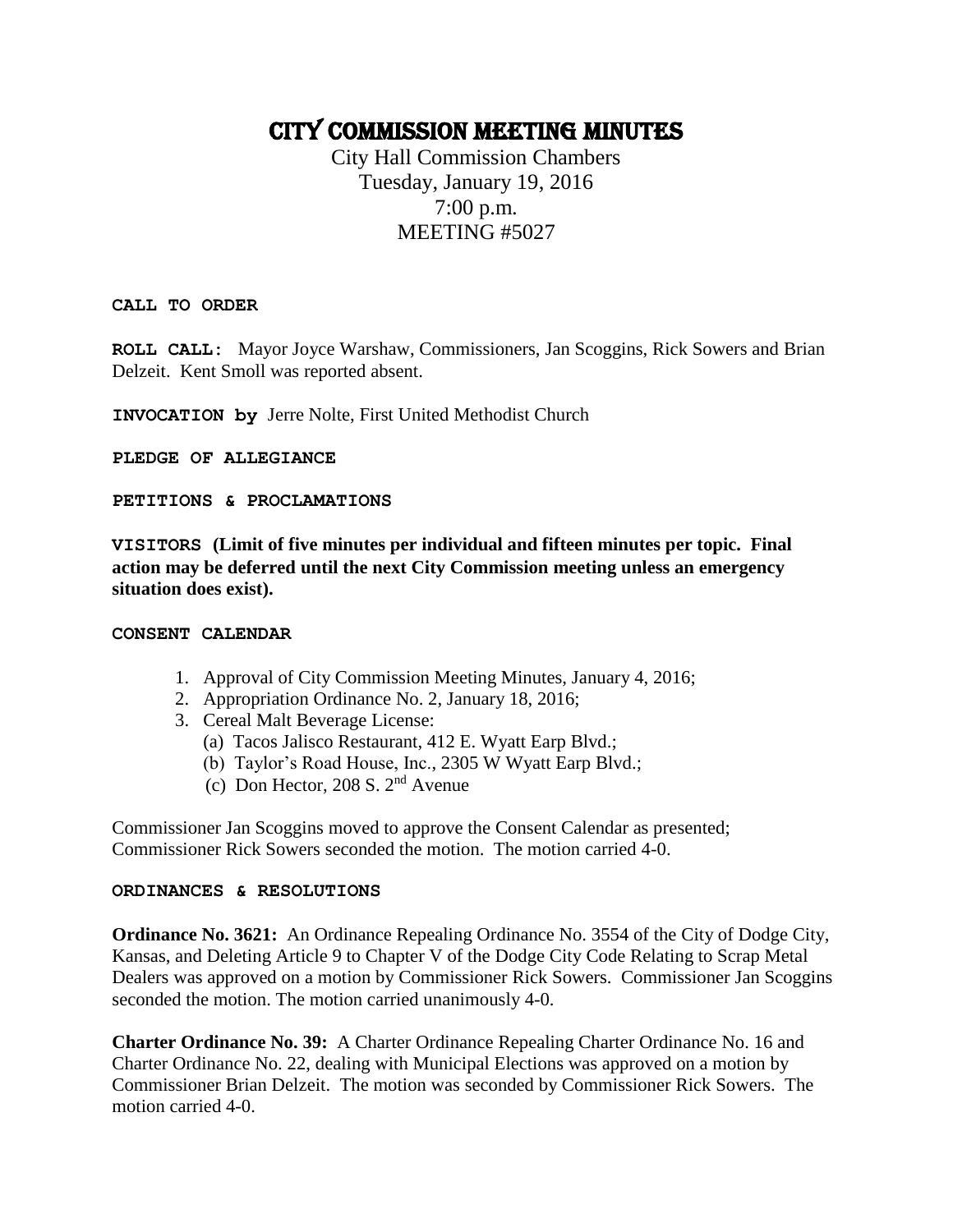The Commissioners discussed future Municipal Elections, Debbie Cox, Ford County Election Officer and County Clerk answered questions. It was the consensus of the City Commission to have 2017 fall elections and to fall into the odd number year election cycles.

**Resolution No. 2016-02:** A Resolution Authorizing the Offering for Sale of Sales Tax Refunding Revenue Bonds, Series 2016, of the City of Dodge City, Kansas was approved on a motion by Commissioner Rick Sowers. The motion was seconded by Commissioner Jan Scoggins. The motion carried 4-0.

The governing body reviewed and considered the General Obligation Bonds, Series 2016-A dated February 3, 2016 of the City of Dodge City bids and it was found and determined that the bid of ROBERT W. BAIRD & CO., INC., RED BANK, NEW JERSEY, was the best bid for the Bonds. Commissioner Brian Delzeit moved that said bid be accepted and that the Mayor and Clerk be authorized and directed to execute the bid form selling the Bonds to the best bidder on the basis of said bid and the terms specified in the Notice of Bond Sale. The motion was seconded by Commissioner Rick Sowers. The motion carried 4-0.

**Ordinance No. 3622:** An Ordinance Authorizing and Providing for the Issuance of General Obligation Bonds, Series 2016-A, of the City of Dodge City, Kansas; Providing for the Levy and Collection of An Annual Tax For The Purpose of Paying the Principal of and Interest on Said Bonds as They Become Due; Authorizing Certain Other Documents and Actions in Connection Therewith; and Making Certain Covenants with Respect Thereto was approved on a motion by Commissioner Brian Delzeit, Commissioner Rick Sowers seconded the motion. The motion carried 4-0.

**Resolution No. 2016-03**: A Resolution Prescribing the Form and Details of and Authorizing and Directing the Sale and Delivery of General Obligation Bonds, Series 2016-A. of the City of Dodge City, Kansas, Previously Authorized by Ordinance No. 3622 of the Issuer; Making Certain Covenants and Agreements to Provide for the Payment and Security Thereof; and Authorizing Certain Other Documents and Actions Connected Therewith was approved on a motion by Commissioner Brian Delzeit. The motion was seconded by Commissioner Sowers. The motion carried 4-0.

#### **NEW BUSINESS**

- 1. Commissioner Rick Sowers moved to appoint Commissioners Joyce Warshaw and Brian Delzeit to Dodge City/Ford County Development Corporation Board of Directors; Commissioner Joyce Warshaw to the Corporate YMCA Board and to the Local YMCA Board; Commissioner Rick Sowers to the Community Family Facilities Board. The motion was seconded by Commissioner Brian Delzeit and the motion carried 4-0.
- 2. Commissioner Rick Sowers moved to ratify the purchase of a boiler for the Public Library from Weber Refrigeration in the amount of \$40,969. Commissioner Rick Sowers seconded the motion. The motion carried 4-0.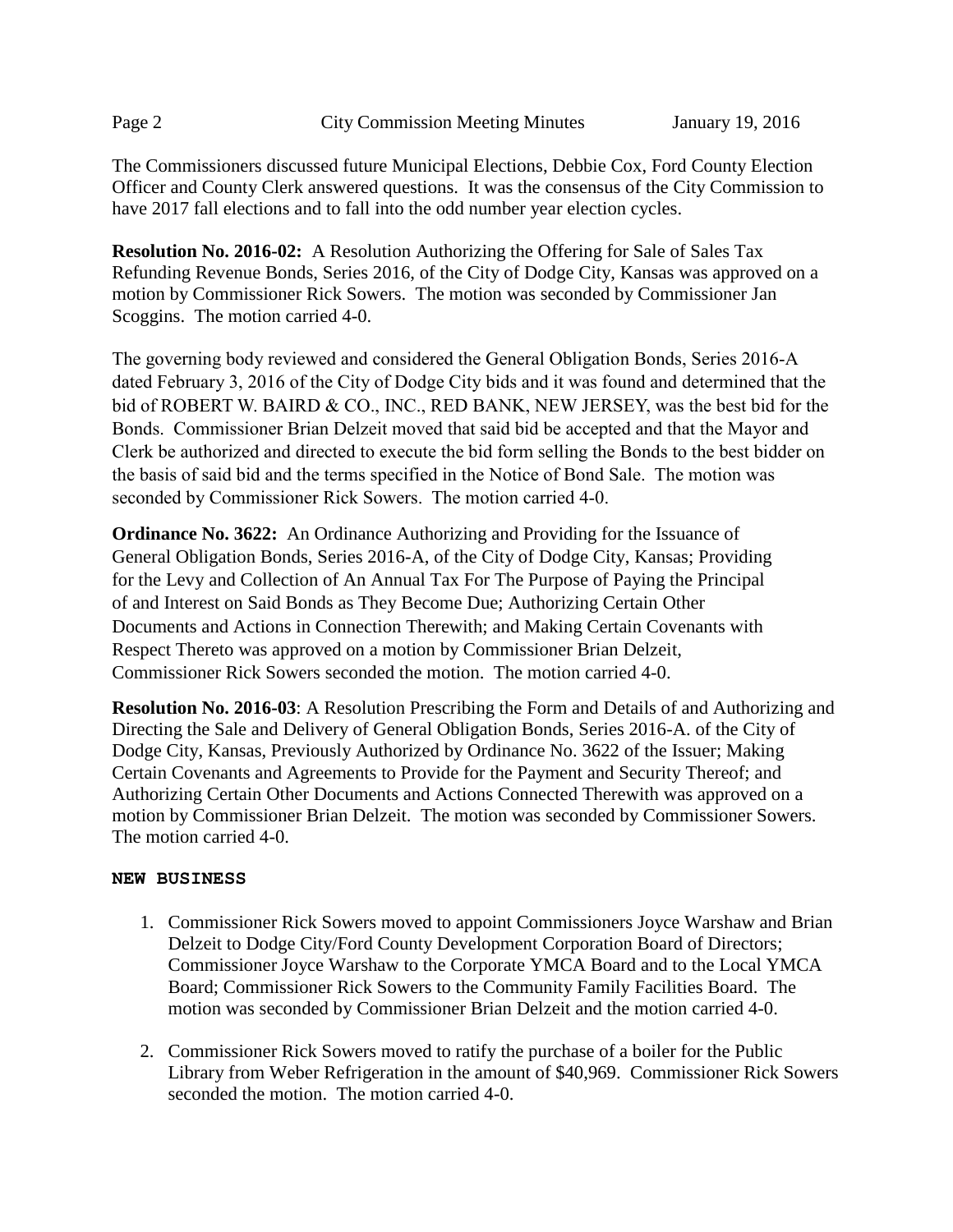- 3. Commissioner Brian Delzeit moved to approve the Management Agreement with YMCA of Southwest Kansas and authorized the Mayor to sign the agreement pending legal review and unless there is a substantive change by the YMCA. Commissioner Jan Scoggins seconded the motion. The motion carried 4-0.
- 4. Commissioner Brian Delzeit moved to approve the extension of existing Option Agreement for up to two years with John and Twyla Harding in the amount of \$4,166 per month. Commissioner Jan Scoggins seconded the motion. The motion carried 4-0.
- 5. Commissioner Rick Sowers moved to approve the Letter of Agreement with Dial Realty Corporation to share 50/50 in the cost of the extension of existing Option Agreement with John and Twyla Harding. Commissioner Brian Delzeit seconded the motion. The motion carried 4-0.

#### **OTHER BUSINESS**

Brian Delzeit

- Will attend the Leadership Training program on Thursday at 9:30 p.m. at the United Wireless Arena;
- Wants to remind everyone of the free event at the United Wireless Arena on February  $6<sup>th</sup>$  beginning at 3:00 p.m. It will be the battle of the bands celebrating the  $5<sup>th</sup>$ Anniversary of the United Wireless Arena;
- Jeff Foxworthy and Larry the Cable Guy will be at United Wireless Arena in February. Tickets are still available;
- The Southwest Kansas Winter Expo will be held this weekend;
- Asked about how to handle the Mayor's term when changing terms for City Commissioners.

Rick Sowers

- Ask about people who stand in the right of ways collecting money and what are our policies on this issue;
- Talked about his frustration with the Kansas Legislature and the accountability issue for local governments and the Tax Lid Bill.

#### Jan Scoggins

Joyce Warshaw

Attended a Big Brothers/Big Sisters celebration last week and would encourage anyone to get involved in children's causes, it is very rewarding.

#### **EXECUTIVE SESSION**

At 8:00 p.m. Commissioner Rick Sowers moved to adjourn to Executive Session for discussion of Confidential Data relating to Financial Affairs of Second Parties and discussion prior to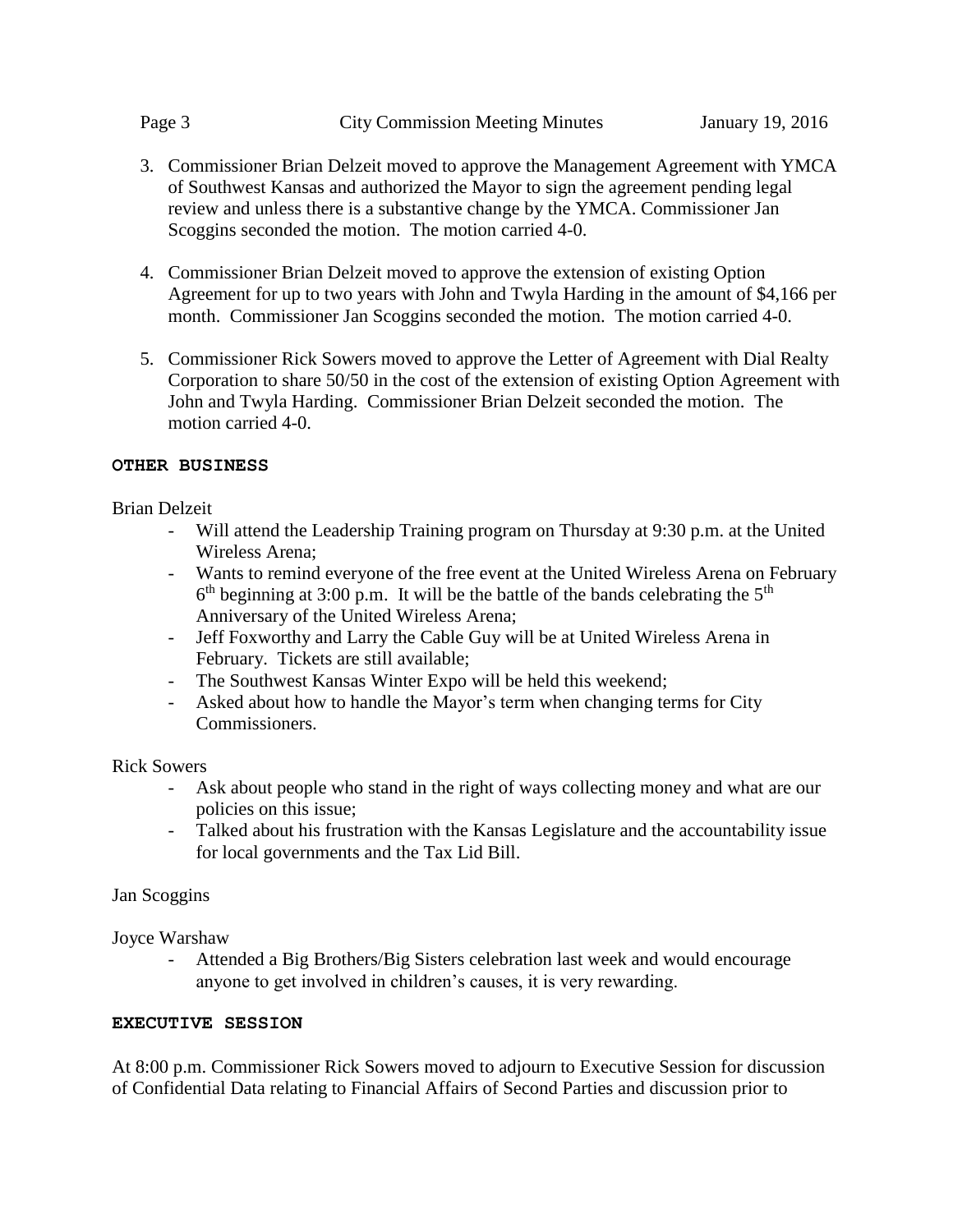Page 4 City Commission Meeting Minutes January 19, 2016

Acquisition of Real Estate, not to exceed one hour to include the City Manager, Cherise Tieben, City Attorney, Brad Ralph, Nannette Pogue, Ray Slattery and Tanner Rutschman. Commissioner Brian Delzeit seconded the motion. The motion carried 4-0.

At 9:00 Commissioner Rick Sower moved to extend the meeting for an additional 45 minutes. Commissioner Joyce Warshaw seconded the motion. The motion carried 4-0.

At 9:45 p.m., the regular meeting was reconvened.

#### **ADJOURNMENT**

Commissioner Brian Delzeit moved to adjourn the meeting; Commissioner Rick Sowers seconded the motion. The motion carried 4-0.

Mayor

\_\_\_\_\_\_\_\_\_\_\_\_\_\_\_\_\_\_\_\_\_\_\_\_\_\_\_\_\_\_\_

ATTEST:

Nannette Pogue, City Clerk

\_\_\_\_\_\_\_\_\_\_\_\_\_\_\_\_\_\_\_\_\_\_\_\_\_\_\_\_\_\_\_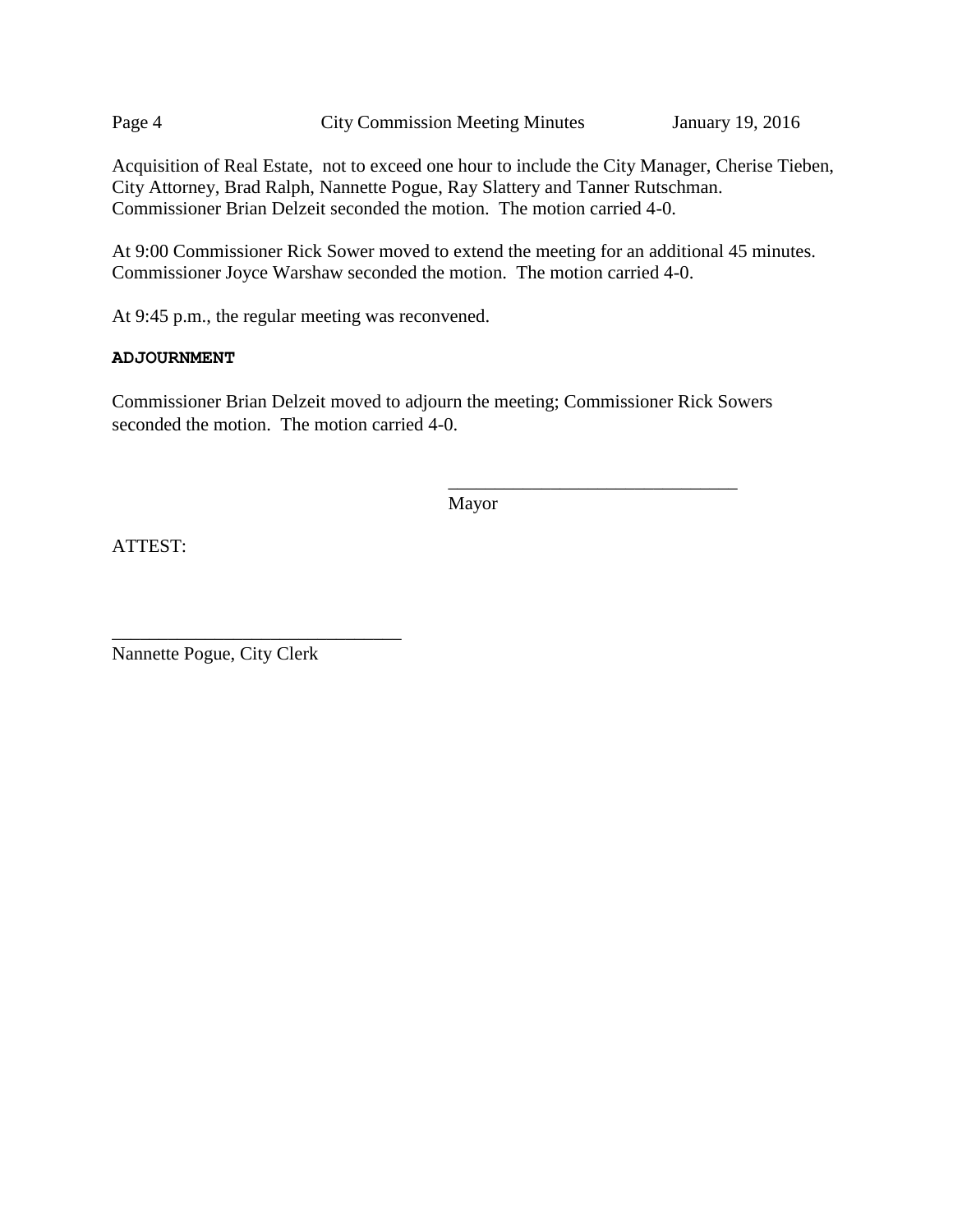#### INDIVIDUAL/SOLE PROPRIETOR

#### APPLICATION FOR LICENSE TO SELL CEREAL MALT BEVERAGES

(This form has been prepared by the Attorney General's Office)

 $\widehat{\bullet}$ 

 $\Box$  City or  $\Box$  County of  $\Box$ 

 $\mathbb{Z}$ 

| <b>SECTION 1-LICENSE TYPE</b>                                                                                                                                                                                                                                                                                                                                                                                                                                         |                                                                |                                |  |  |  |  |  |  |
|-----------------------------------------------------------------------------------------------------------------------------------------------------------------------------------------------------------------------------------------------------------------------------------------------------------------------------------------------------------------------------------------------------------------------------------------------------------------------|----------------------------------------------------------------|--------------------------------|--|--|--|--|--|--|
| Special Event Permit<br>Check One: $\Box$ New License $\boxtimes$ Renew License<br>Check One:                                                                                                                                                                                                                                                                                                                                                                         |                                                                |                                |  |  |  |  |  |  |
| $\sqsupset$ License to sell cereal malt beverages for consumption on the premises.                                                                                                                                                                                                                                                                                                                                                                                    |                                                                |                                |  |  |  |  |  |  |
| $\boxtimes$ License to sell cereal malt beverages in original and unopened containers and not for consumption on<br>the licenses premises.                                                                                                                                                                                                                                                                                                                            |                                                                |                                |  |  |  |  |  |  |
|                                                                                                                                                                                                                                                                                                                                                                                                                                                                       |                                                                |                                |  |  |  |  |  |  |
| <b>SECTION 2-APPLICANT INFORMATION</b>                                                                                                                                                                                                                                                                                                                                                                                                                                |                                                                |                                |  |  |  |  |  |  |
| Kansas Sales Tax Registration Number (required):                                                                                                                                                                                                                                                                                                                                                                                                                      | 35-097E                                                        |                                |  |  |  |  |  |  |
| Name $\mathcal{D}$<br>Patricia S. Brandenburg                                                                                                                                                                                                                                                                                                                                                                                                                         | Phone No.<br>$620 - 227 - 877$                                 | Date of Birth<br>$-31-51$      |  |  |  |  |  |  |
| Residence Street Address<br>, کال<br>$2008$ Doley                                                                                                                                                                                                                                                                                                                                                                                                                     | City-<br>0dA                                                   | 6780                           |  |  |  |  |  |  |
| <b>Applicant Spousal Information</b>                                                                                                                                                                                                                                                                                                                                                                                                                                  |                                                                |                                |  |  |  |  |  |  |
| Spouse Name<br>$d_{\mathcal{L}}$<br>$B$ rak                                                                                                                                                                                                                                                                                                                                                                                                                           | Phone No.<br>$20 - 227 - 878$                                  | Date of Birth<br>$9 - 26 - 56$ |  |  |  |  |  |  |
| Residence Street Address                                                                                                                                                                                                                                                                                                                                                                                                                                              | Zip Code<br>57801                                              |                                |  |  |  |  |  |  |
|                                                                                                                                                                                                                                                                                                                                                                                                                                                                       |                                                                |                                |  |  |  |  |  |  |
| <b>SECTION 3 - LICENSED PREMISE</b>                                                                                                                                                                                                                                                                                                                                                                                                                                   |                                                                |                                |  |  |  |  |  |  |
| <b>Licensed Premise</b><br>(Business Location or Location of Special Event)                                                                                                                                                                                                                                                                                                                                                                                           | <b>Mailing Address</b><br>(If different from business address) |                                |  |  |  |  |  |  |
| DBA Namg<br>Name<br>WaterSports Campground & Recreation LLC<br>Patricias Brandenburg                                                                                                                                                                                                                                                                                                                                                                                  |                                                                |                                |  |  |  |  |  |  |
| <b>Business Location Address</b><br>Address 2008 Boley Dr.<br>rryStC<br>ص پ                                                                                                                                                                                                                                                                                                                                                                                           |                                                                |                                |  |  |  |  |  |  |
| City.<br>$City$ $D\no$ <i>dqc</i><br>$K_S^{\text{State}}$<br>Zip<br>آمادها                                                                                                                                                                                                                                                                                                                                                                                            |                                                                |                                |  |  |  |  |  |  |
| Business Phone No.<br>⊠ I own the proposed business or special event location.<br>aterSport                                                                                                                                                                                                                                                                                                                                                                           |                                                                |                                |  |  |  |  |  |  |
| Campground & Rec. LLC P<br>I I do not own the proposed business or event location.<br>Business Location Owner Name(s)                                                                                                                                                                                                                                                                                                                                                 |                                                                |                                |  |  |  |  |  |  |
|                                                                                                                                                                                                                                                                                                                                                                                                                                                                       |                                                                |                                |  |  |  |  |  |  |
| <b>SECTION 4 - APPLICANT QUALIFICATION</b>                                                                                                                                                                                                                                                                                                                                                                                                                            |                                                                |                                |  |  |  |  |  |  |
| I am a U.S. Citizen                                                                                                                                                                                                                                                                                                                                                                                                                                                   |                                                                | $\boxtimes$ Yes<br>∣ ∃ No      |  |  |  |  |  |  |
| I have been a resident of Kansas for at least one year prior to application.                                                                                                                                                                                                                                                                                                                                                                                          |                                                                | <b>区</b> Yes<br>∟∣No           |  |  |  |  |  |  |
| I have resided within the state of Kansas for $\mathcal{Z}$ $\mathcal{Z}$ years.                                                                                                                                                                                                                                                                                                                                                                                      |                                                                |                                |  |  |  |  |  |  |
| i am at least 21 years old.                                                                                                                                                                                                                                                                                                                                                                                                                                           |                                                                | <b>区 Yes</b><br>∣No            |  |  |  |  |  |  |
| I have been a resident of this county for at least 6 months.                                                                                                                                                                                                                                                                                                                                                                                                          | <b>A</b> Yes<br>$\square$ No                                   |                                |  |  |  |  |  |  |
| Within 2 years immediately preceding the date of this application, neither I nor my spouse <sup>1</sup> has<br>been convicted of, released from incarceration for or released from probation or parole for any<br>of the following crimes:<br>(1) Any felony; (2) a crime involving moral turpitude; (3) drunkenness: (4) driving a motor<br>vehicle while under the influence of alcohol (DUI); or (5) violation of any state or federal<br>intoxicating liquor law. | $\Box$ Yes<br><b>X</b> No<br>Have<br>Have Not                  |                                |  |  |  |  |  |  |
| My spouse has previously held a CMB license.                                                                                                                                                                                                                                                                                                                                                                                                                          |                                                                | No.<br>$\Box$ Yes              |  |  |  |  |  |  |
| My spouse has never been convicted of one of the crimes mentioned above while licensed.                                                                                                                                                                                                                                                                                                                                                                               | <b>X</b> No<br>$\Box$ Yes                                      |                                |  |  |  |  |  |  |

Page 1 of 2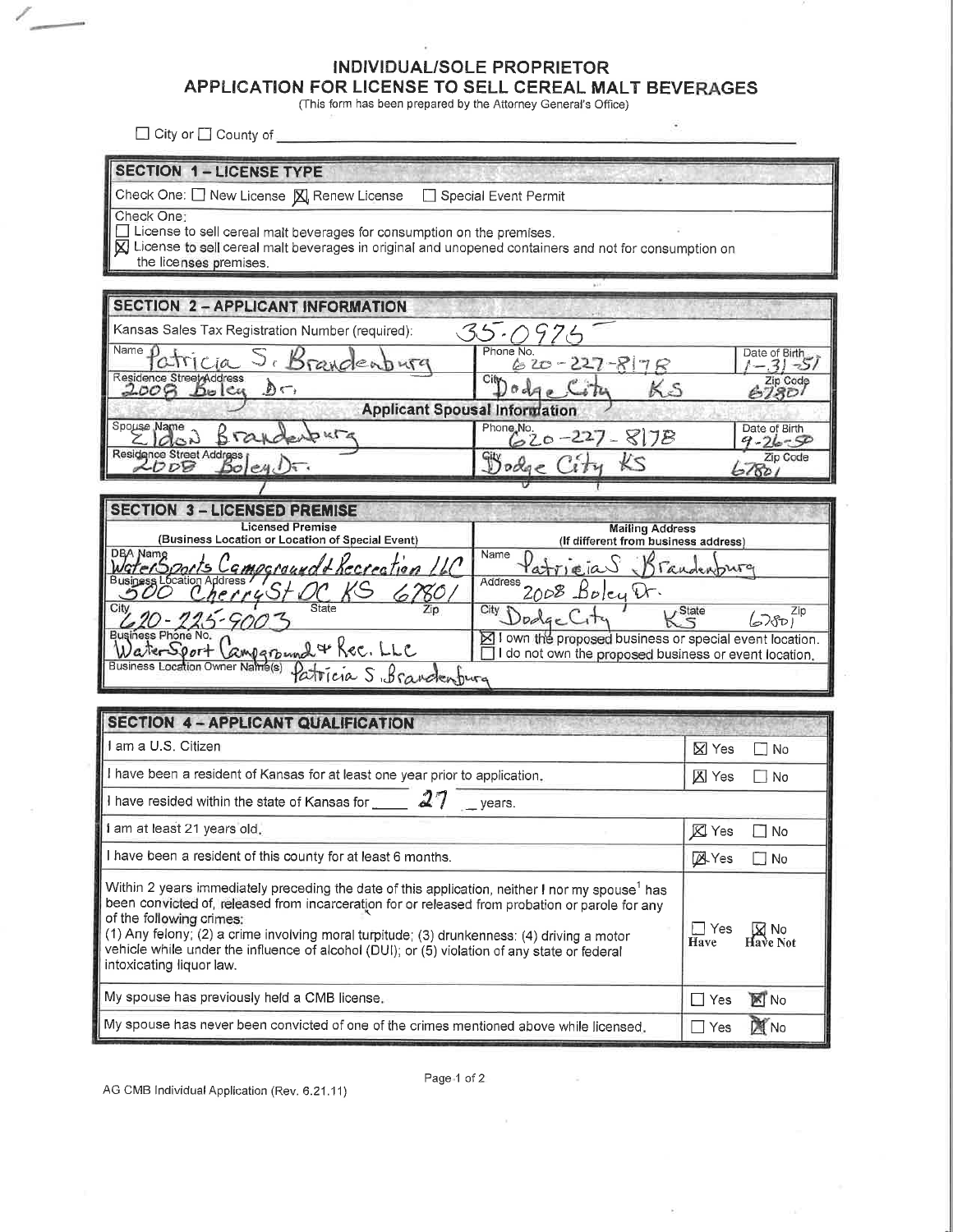# **City of Dodge City**

City of Dodge City 806 N. Second Ave. 67801

Phone: 620-225-8100 FAX: 620-225-8144 www.dodgecity.org

# *Memorandum*

 $To:$ **City Manager City Commissioners** From: Nathan Littrell February 1, 2016 *Date:* Rezoning for 1009 & *Subject:* 1011 Brier St. Agenda Item: Ordinance #3623

**Recommendation:** The Dodge City Planning Commission held a public hearing on January 12, 2016 and recommends approval of this zoning amendment.

**Background:** The applicant, Interfaith Housing Services, Inc., is requesting the rezoning of this property from R-1 Residential Low Density to R-3 Residential Higher Density to allow for the construction of multi-family housing.

Justification: The proposed use and rezoning meets all of the requirements of the Dodge City Zoning Regulations. There are multi-family dwellings located in R-3 zones that are immediately adjacent. This is an acceptable if not ideal form of residential infill for this area.

#### **Financial Considerations: None**

**Purpose/Mission:** To promote development and provide overall growth to the community.

#### **Legal Considerations: None**

Attachments: Ordinance #3623, map showing proposed area to be rezoned and conceptual layout of the development.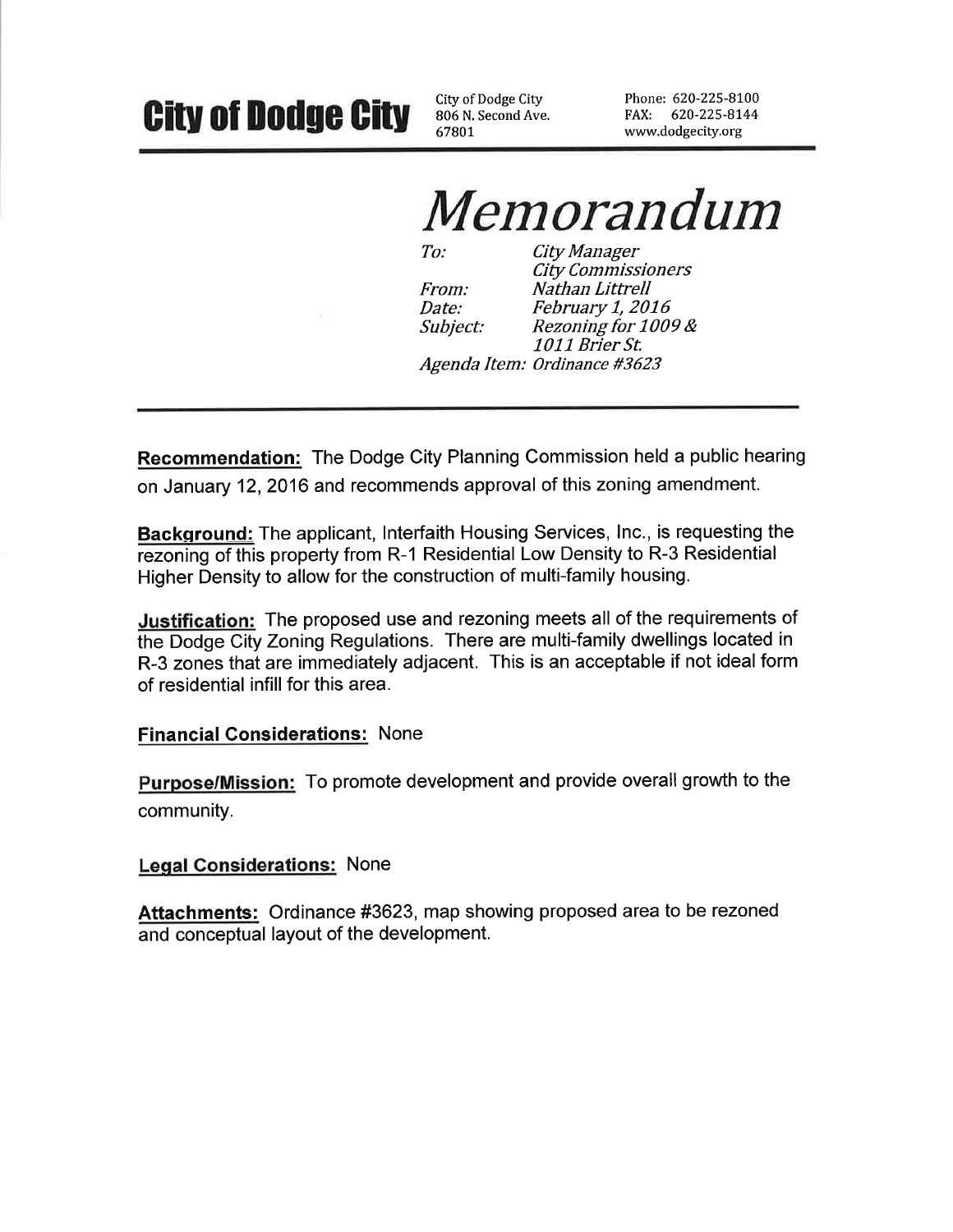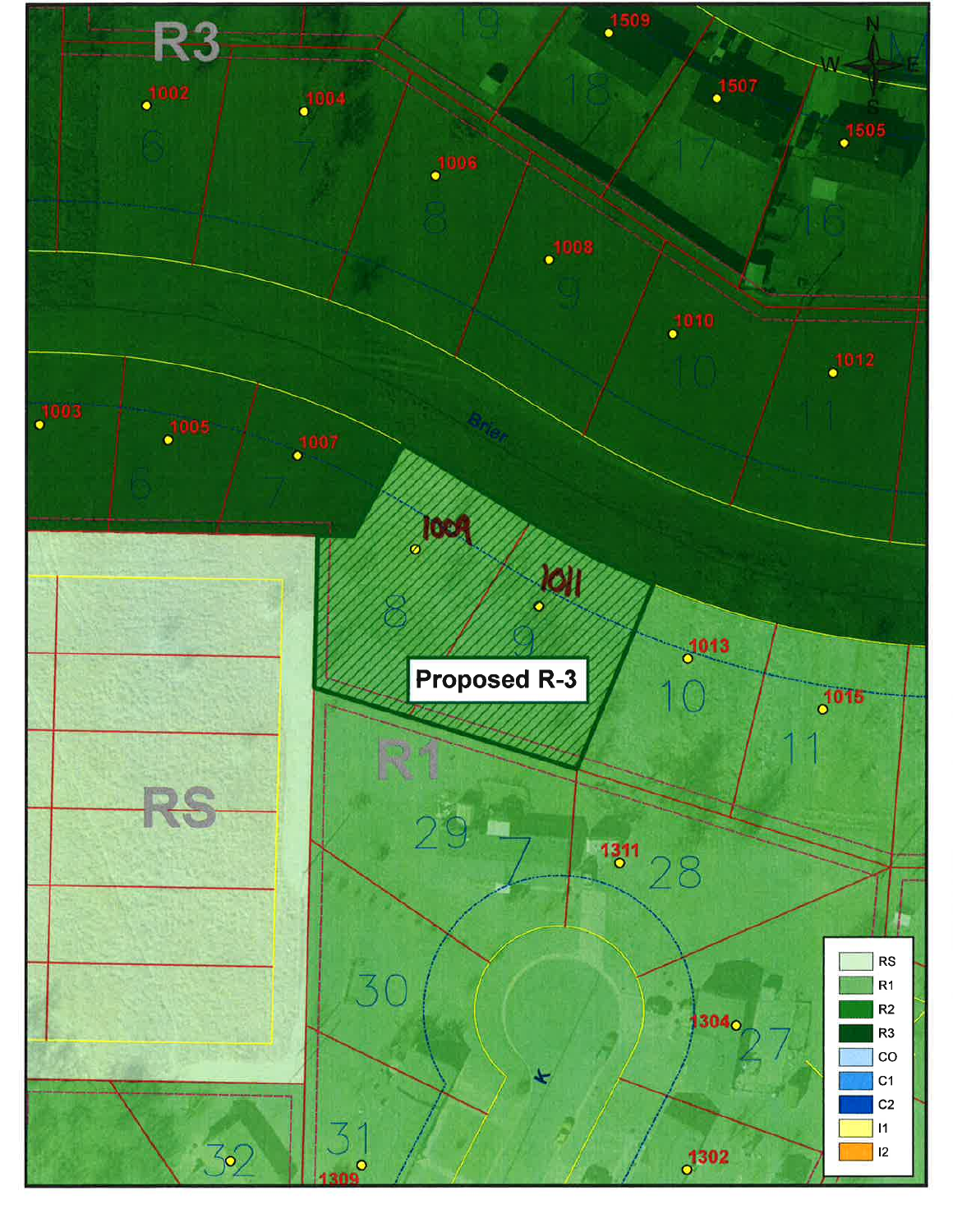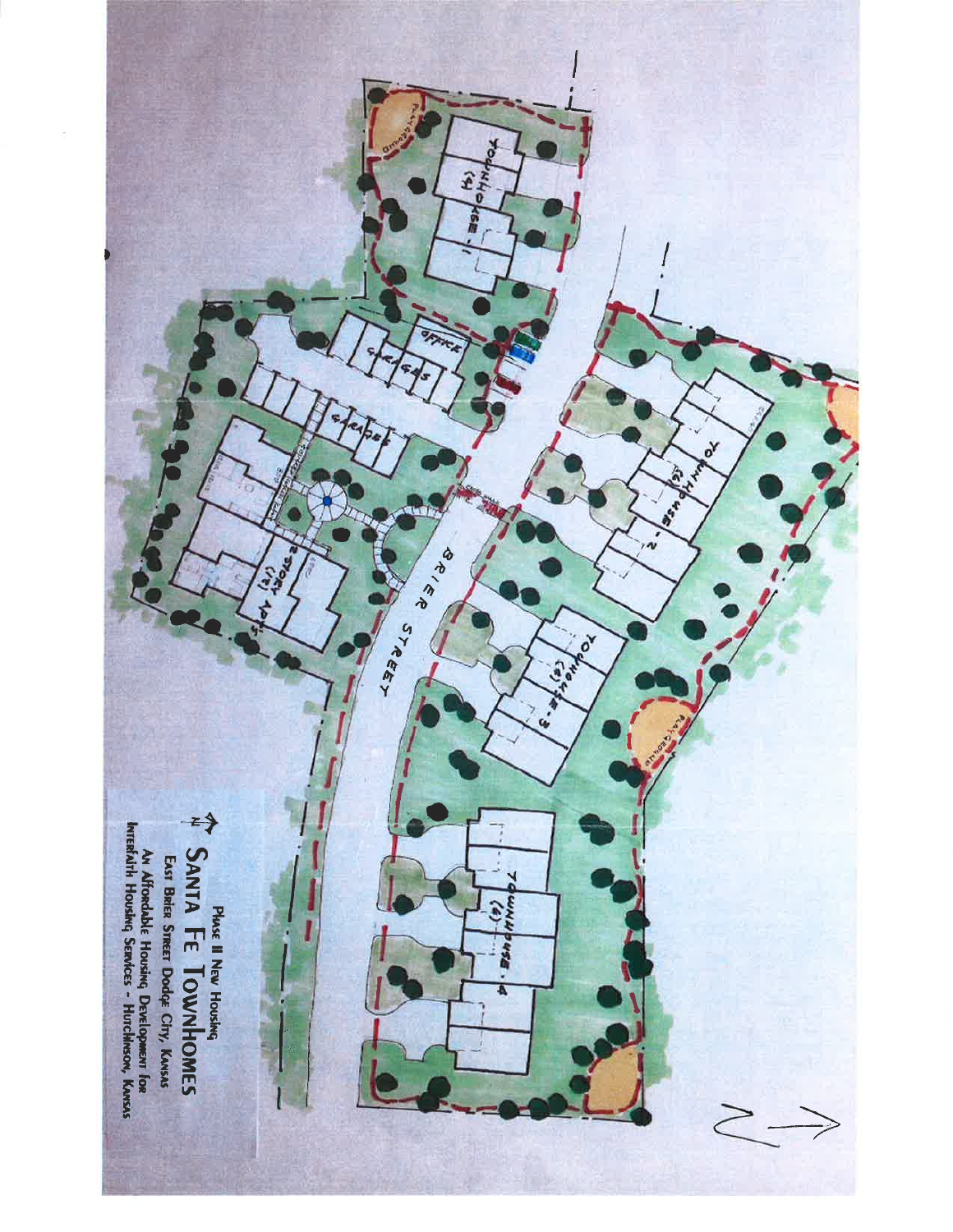#### ORDINANCE NO. 3623

AN ORDINANCE OF THE CITY OF DODGE CITY, KANSAS AMENDING THE OFFICIAL ZONING MAP OF THE CITY, CHANGING THE LOTS LOCATED AT 1009 AND 1011 BRIER STREET FROM R-1, RESIDENTIAL LOW DENSITY, TO R-3, RESIDENTIAL HIGHER DENSITY.

BE IT ORDAINED BY THE GOVERNING BODY OF THE CITY OF DODGE CIY, KANSAS:

SECTION 1: The following described real property located in Dodge City, Ford County, Kansas is hereby rezoned:

> Lots 8 and 9, Block 7, Haggard Addition Replat Dodge City, Ford County, Kansas

SECTION 2: This ordinance shall take effect, from and following its publication in the official paper, as required by law.

PASSED BY THE CITY OF DODGE CITY GOVERNING BODY, IN REGULAR SESSION AND APPROVED BY THE MAYOR, THIS FIRST DAY OF FEBRUARY, 2016.

JOYCE WARSHAW, MAYOR

\_\_\_\_\_\_\_\_\_\_\_\_\_\_\_\_\_\_\_\_\_\_\_\_\_\_\_\_\_\_\_\_

ATTEST:

\_\_\_\_\_\_\_\_\_\_\_\_\_\_\_\_\_\_\_\_\_\_\_\_\_\_\_\_\_\_\_\_ NANNETTE POGUE, CITY CLERK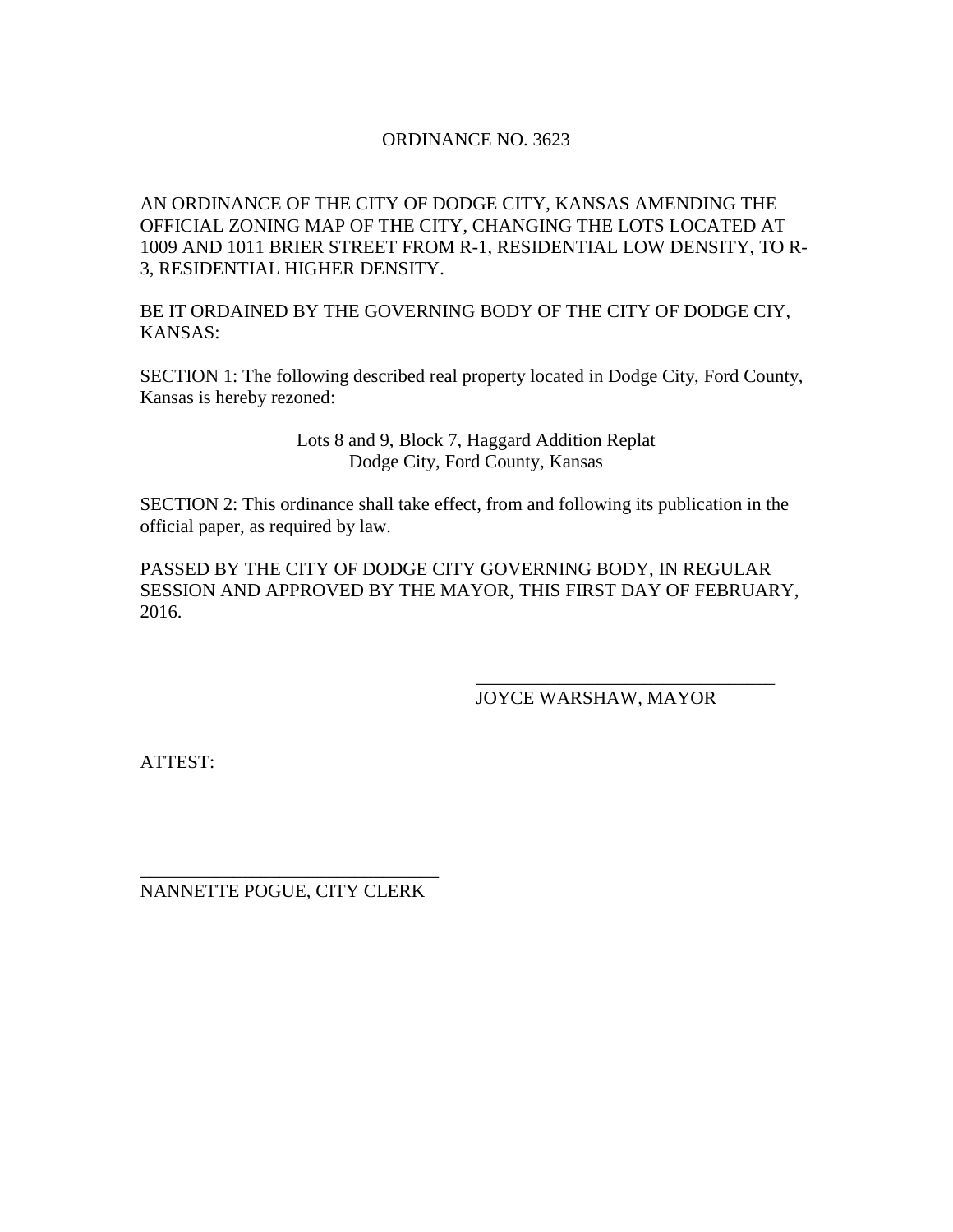## **Memorandum**

- **To:** City Commission
- **CC:** City Manager Cherise Tieben

**From:** Jane Longmeyer, Director of Public Information

**Date:** 1/27/2016

**Re:** Board and Commission Appointments

The process of soliciting interested citizens to fill the expired/vacant positions on the cityappointed boards and commissions ended on January 25, 2016. Staff has reviewed the applications and supports the following Vice Mayor's recommendations to the City Commission for appointment:

Airport Advisory Board – RaeAnna Bolmer, Jeff Hutton, Steve Durrant, Paul Yaroslaski.

Convention & Visitors Bureau – for Hospitality Amee Shah, Erica Walsh; Attraction Elaine Gall; at-large Rod Crick, Hayes Kelman.

Dodge City Planning Commission – Frank Rose, Kristina Crawford, Ken Strobel.

Golf Advisory Board – Jeff Hutton

Historic Landmark Commission – Nancy Jo Trauer, Tim Wentzl

Housing Authority Board – Kenton Dressler

Library Board – Paula Ripple

Parks & Recreation Advisory Board – Dave Geist

Recycling Advisory Board – Cheryl Koontz, Debbie Allen

Santa Fe Trail Community Corrections – Melissa Rodriguez

St. Mary of the Plains Advisory Board – Tom Armstrong, Dave Geist, Liz Demuth, Kent Stehlik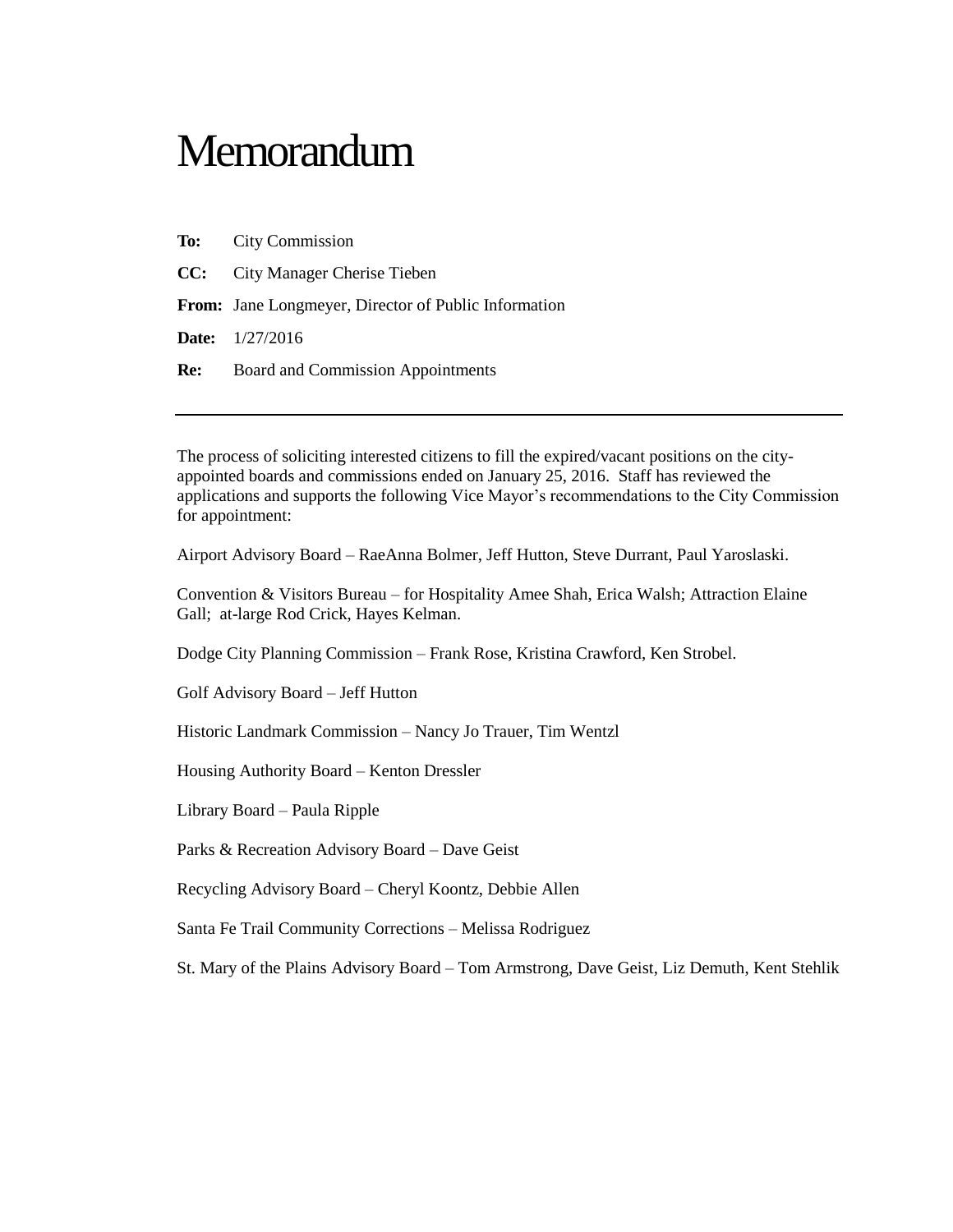**City of Dodge City** 

City of Dodge City 806 N. Second Ave. 67801

Phone: 620-225-8100 FAX: 620-225-8144 www.dodgecity.org

*Memorandum* 

 $To:$ City Manager City Commissioners<br>Ray Slattery, P.E. From: **Director of Engineering Services** January 26, 2016 Date: Bids for Well #18 Replacement/ Subject: New Well #31 Design, WL 1401. Agenda Item:New Business

**Recommendation:** Approve bid from Nowak Construction Co., Inc. in the amount of \$519,794.89 pending approval of KDHE.

**Background:** Well #18 located at the airport developed issues with pumping sand and gravel in 2012. To determine the reason for the sand and gravel, the well was videoed and it was discovered that there was a hole in the casing of the well that allowed the gravel pack to enter the well and be pumped into the system. Unfortunately, a new casing can not be installed in the existing well. The only way to resolve this is to drill a new well and install a new casing. This well is authorized to pump 255 ac-ft. The new Well  $#31$  will be drilled approximately 50' from the existing well, the existing building will be used. Due to the age of the well and corrosion issues, all new piping and electrical wiring will be installed in the existing building. There was also a booster pump and other equipment in the building that will be removed to provide a cleaner operation. A new by-pass line will also be installed around the well building.

**Justification:** This well needs to be replaced so that the water rights associated with it can be utilized. Depending upon the year the City needs the ability to rotate its water pumping to meet the needs of its citizens.

**Financial Considerations:** The construction of the well and assoicated improvments will cost \$519,794.89. Funding of this project will be from an existing Water Well Fund that currently has \$596,250 for this project. Design and construction administration has already been funded.

**Purpose/Mission:** The completion of this project will enable the City to utilize the water and provide ongoing improvements and a reliable water infrastructure for the residents and businesses.

**Legal Considerations:** By approving the bid with Nowak Construction Co., Inc. the City will enter into a contract with Nowak Construction Co., Inc. and be responsible to make payments to Nowak Construction co., Inc. for completed work.

Attachments: The Bid Tabulation for Nowak Construction Co., Inc., UCI, Inc., Wildcat Construction Co., Inc. which includes the Engineer's estimate.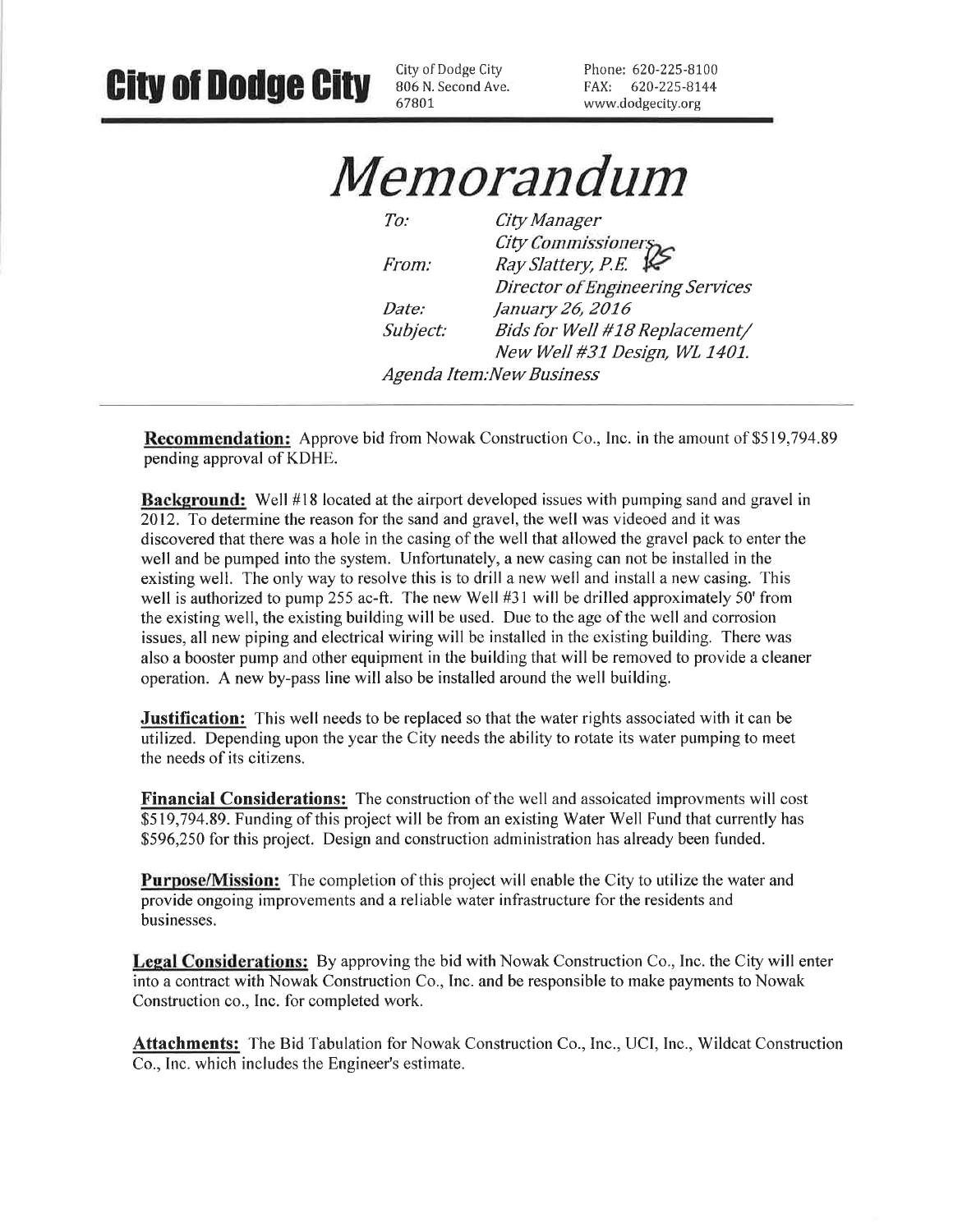OWNER: City of Dodge City<br>PROJECT: Water Supply Weel No. 31<br>PEC PROJECT NO: 34-14207-000-1009<br>Bid Date/Time: January 19, 2016 2:00 p.m.

# **BID TABULATION**

| <b>ITEM</b><br>g | <b>DESCRIPTION</b>                              | <b>SIM</b><br>I x10          | ENGINEER'S ESTIMATE                                                                                                    |                   |                                                                                                        | Nowak Construction Co.,<br><u>is</u> |                   | Utlifty Contractors Inc. | <u>i</u> c.       | Wildcat Construction Co., |                   |             |
|------------------|-------------------------------------------------|------------------------------|------------------------------------------------------------------------------------------------------------------------|-------------------|--------------------------------------------------------------------------------------------------------|--------------------------------------|-------------------|--------------------------|-------------------|---------------------------|-------------------|-------------|
|                  |                                                 |                              | UNIT PRICE                                                                                                             | CO <sub>S</sub> T | UNIT PRICE                                                                                             | <b>COST</b>                          | <b>UNIT PRICE</b> | COST                     | <b>UNIT PRICE</b> | <b>COST</b>               | <b>UNIT PRICE</b> | <b>COST</b> |
|                  | BASE BID - NAME OF PHASE (EX: PAVING)           |                              |                                                                                                                        |                   |                                                                                                        |                                      |                   |                          |                   |                           |                   |             |
|                  | Water Supply Well 31                            | $\omega$                     | \$270,000,000   \$270,000,00   \$224,987.20   \$224,987.20   \$251,142.31   \$251,142.31   \$314,892.00   \$314,892.00 |                   |                                                                                                        |                                      |                   |                          |                   |                           | မာ                | Φ           |
| $\overline{2}$   | System Control Equipment (R.E. Pedrotti)        | ς                            |                                                                                                                        |                   | \$63,220.00  \$63,220.00  \$63,220.00  \$63,220.00  \$63,220.00  \$63,220.00  \$63,220.00  \$63,220.00 |                                      |                   |                          |                   |                           |                   | 69          |
| m                | Well Drilling and Equipment (Layne Christensen) | s<br>L                       | \$ 221,587.69   \$ 231,587.69   \$ 231,587.69   \$ 231,587.69   \$ 231,587.69   \$ 231,587.69   \$ 231,587.69   \$ 231 |                   |                                                                                                        |                                      |                   |                          |                   |                           |                   |             |
|                  |                                                 | BASE BID TOTAL               |                                                                                                                        | \$564,807.69      |                                                                                                        | \$519,794.89                         |                   | \$545,950.00             |                   | \$609,699.69              |                   |             |
|                  |                                                 | BID BOND                     | ≸                                                                                                                      |                   |                                                                                                        | ٥g                                   |                   | še                       |                   | š                         |                   |             |
|                  |                                                 | ADDENDUM NO.1                | ≸                                                                                                                      |                   |                                                                                                        | š                                    |                   | gs<br>S                  |                   | š                         |                   |             |
|                  |                                                 | ี<br>อ๋<br><b>ADDENDUM N</b> | ≸                                                                                                                      |                   |                                                                                                        | gs                                   |                   | g                        |                   | š                         |                   |             |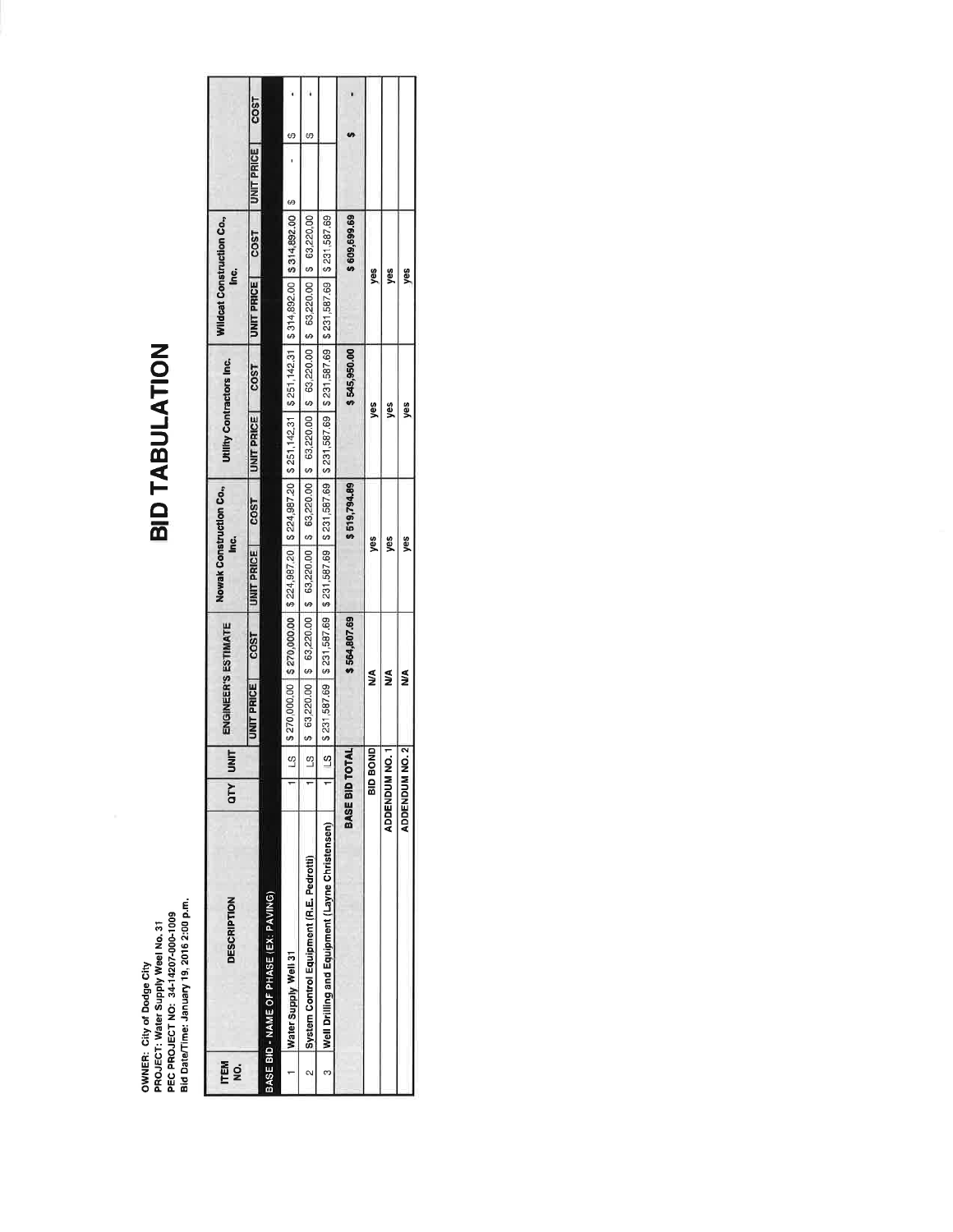806 N. Second Ave. 67801

Phone: 620-225-8100 FAX: 620-225-8144 www.dodgecity.org

# Memorandum

| $T\alpha$    | City Manager                           |
|--------------|----------------------------------------|
|              | <b>City Commissioners</b>              |
| <i>From:</i> | Tanner Rutschman, E.I.                 |
|              | Civil Engineer                         |
| Date:        | February 1, 2016                       |
| Subject:     | <b>Street Reconstruction Projects,</b> |
|              | ST 1504 & ST 1507                      |
|              | Agenda Item: New Business              |

**Recommendation:** Reject the bid for the reconstruction of South 4<sup>th</sup> Ave. and Park St. The Engineer's Estimate to reconstruct South  $4<sup>th</sup>$  Ave. was \$339,585.00 and the bid for the project was \$471,844.00. The bid from APAC Kansas Inc. Shears Division was \$132,259.00 or 39% over the Engineer's Estimate. The Engineer's Estimate to reconstruct Park St. (Santa Fe Ave. to  $5<sup>th</sup>$  Ave.) was \$286,730.00 and the bid for the project was \$427,298.00. The bid from APAC Kansas Inc. Shears Division was \$140,568.00 or 49% over the Engineer's Estimate. Staff will work to determine the best way to proceed with the project moving forward.

**\_\_\_\_\_\_\_\_\_\_\_\_\_\_\_\_\_\_\_\_\_\_\_\_\_\_\_\_\_\_\_\_\_\_\_\_\_\_\_\_\_\_\_** 

**Background:** With construction in the area, the two roads proposed for reconstruction have begun to deteriorate at a much faster rate. The new construction, coupled with utility cuts due to relocations, has caused the driving surfaces to fall below an acceptable quality and will become more of a maintenance issue with an increase in vehicle traffic due to the water park.

**Justification:** These two roads are starting to deteriorate at a much faster rate and will only get worse with the completion of all the other developments in the area. The improvements to these two road sections will help complete the transformation of the development district as a whole.

**Financial Considerations:** Since the bids are being recommended for rejection, there will not be any financial Consideration at this time.

**Purpose/Mission:** The completion of this project would align with the City's core value of ongoing improvement.

**Legal Considerations:** By rejecting the bid, the city will not have any responsibility to APAC Kansas Inc. Shears Division.

Attachments: Bid Tabs with the Engineer's Estimates.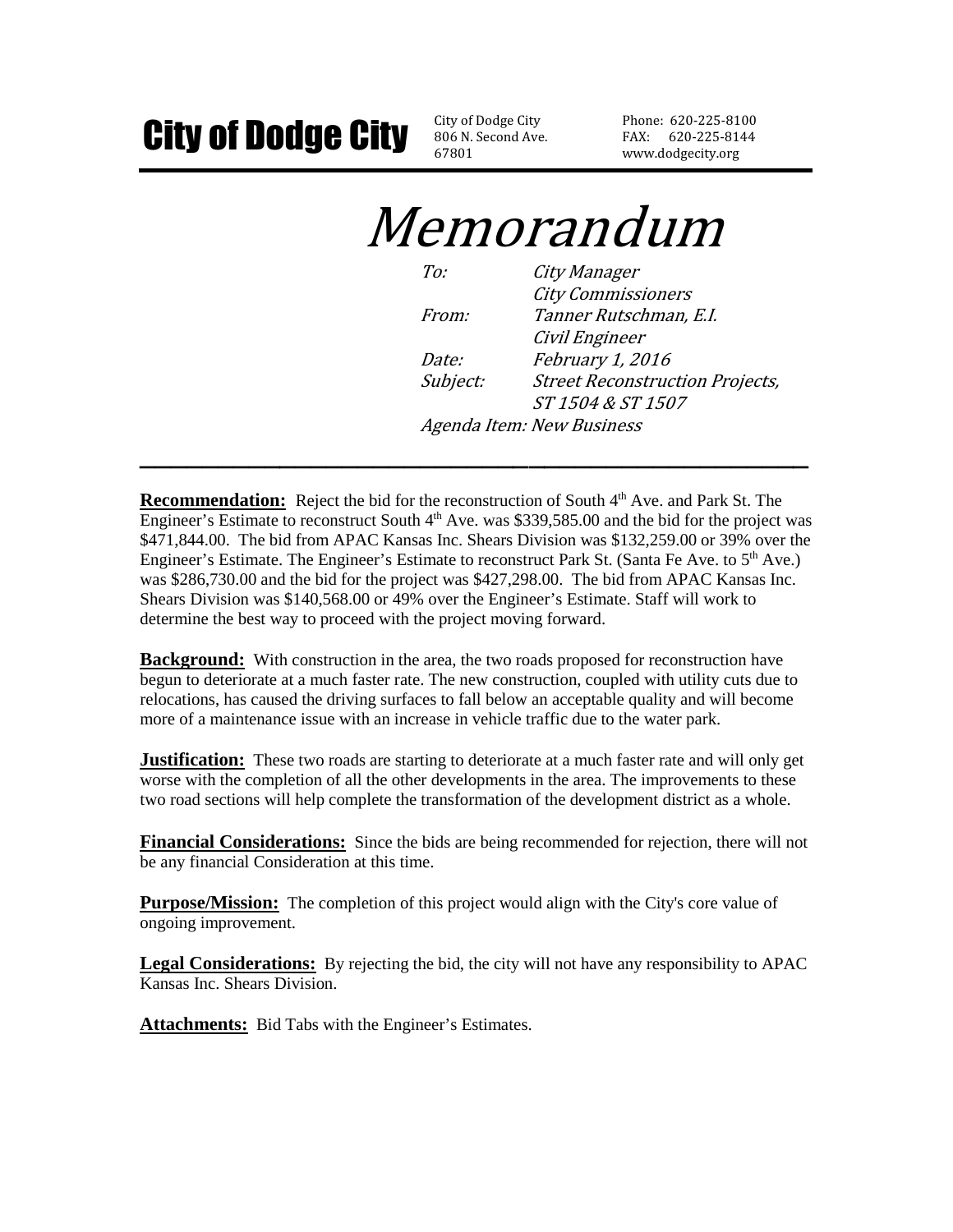#### CITY OF DODGE CITY, KANSAS BID TABULATION

|                   |                                               |             |              |                            |                           |               | CONTRACTOR:                      |        |                 |
|-------------------|-----------------------------------------------|-------------|--------------|----------------------------|---------------------------|---------------|----------------------------------|--------|-----------------|
| PROJECT:          | Park St. Reconstruction (5th Ave. - Santa Fe) |             |              |                            |                           |               | APAC Kansas Inc. Shears Division |        |                 |
|                   |                                               |             |              |                            |                           |               | ADDRESS:                         |        |                 |
| PROJECT#: ST 1504 |                                               |             |              |                            |                           |               | 11188 S. 56 Bypasss              |        |                 |
|                   |                                               |             |              |                            |                           |               |                                  |        |                 |
|                   |                                               |             |              |                            |                           |               | CITY:                            |        | Dodge City      |
| BID DATE:         | 03/11/15                                      |             |              |                            |                           |               | STATE:                           | Kansas |                 |
|                   |                                               |             |              |                            |                           |               | ZIP:                             | 67801  |                 |
|                   |                                               |             |              | <b>ENGINEER'S ESTIMATE</b> |                           |               |                                  |        |                 |
|                   |                                               |             |              |                            |                           |               |                                  |        |                 |
|                   |                                               |             |              |                            |                           |               |                                  |        |                 |
|                   |                                               |             |              | <b>UNIT</b>                |                           |               | <b>UNIT</b>                      |        | <b>CONTRACT</b> |
| <b>ITEM</b>       | <b>DESCRIPTION</b>                            | <b>UNIT</b> | QTY          | <b>PRICE</b>               |                           | <b>AMOUNT</b> | <b>PRICE</b>                     |        | <b>AMOUNT</b>   |
|                   | <b>BASE BID</b>                               |             |              |                            |                           |               |                                  |        |                 |
| 1                 | Mobilization                                  | L.S.        | 1            | \$24,000.00                | \$                        | 24,000.00     | \$57,800.00                      | \$     | 57,800.00       |
| $\overline{2}$    | <b>Pavement Excavation</b>                    | S.Y.        | 3160         | \$7.50                     | \$                        | 23,700.00     | \$6.40                           | \$     | 20,224.00       |
| 3                 | Fly-Ash Sub-grade Preparation                 | S.Y.        | 3355         | \$7.50                     | \$                        | 25,162.50     | \$7.00                           | \$     | 23,485.00       |
| $\overline{4}$    | Sub-grade Repair                              | C.Y.        | 100          | \$25.00                    | \$                        | 2,500.00      | \$45.00                          | \$     | 4,500.00        |
| 5                 | Concrete Pavement (7")(AE)(NRDJ)              | S.Y.        | 3195         | \$45.00                    | \$                        | 143,775.00    | \$62.70                          | \$     | 200,326.50      |
| 6                 | 30" Standard Curb & Gutter                    | L.F.        | 320          | \$25.00                    | \$                        | 8,000.00      | \$28.75                          | \$     | 9,200.00        |
| $\overline{7}$    | Install Concrete Curb Island w/Brick          | L.S.        | $\mathbf{1}$ | \$2,000.00                 | \$                        | 2,000.00      | \$8,915.00                       | \$     | 8,915.00        |
| 8                 | 30" Valley Gutter                             | L.F.        | 225          | \$22.50                    | \$                        | 5,062.50      | \$48.30                          | \$     | 10,867.50       |
| 9                 | 4" Concrete Sidewalk                          | S.Y.        | 270          | \$30.00                    | \$                        | 8,100.00      | \$46.00                          | \$     | 12,420.00       |
| 10                | 5' x 3' Reinforced Concrete Storm B           | L.F.        | 48           | \$460.00                   | \$                        | 22,080.00     | \$720.00                         | \$     | 34,560.00       |
| 11                | 5' x 3' Reinforced Concrete Box End           | Each        | $\mathbf{1}$ | \$3,500.00                 | \$                        | 3,500.00      | \$5,750.00                       | \$     | 5,750.00        |
| 12                | <b>Existing CMP Removal</b>                   | L.S.        | 1            | \$1,250.00                 | \$                        | 1,250.00      | \$970.00                         | \$     | 970.00          |
| 13                | Relocate Existing Type-22 Inlet               | Each        | $\mathbf{1}$ | \$2,500.00                 | \$                        | 2,500.00      | \$1,335.00                       | \$     | 1,335.00        |
| 14                | 30" ADS N-12 Storm Pipe, Installed            | L.F.        | 8            | \$75.00                    | \$                        | 600.00        | \$345.00                         | \$     | 2,760.00        |
| 15                | Tie Into Existing Storm Sewer                 | Each        | $\mathbf{1}$ | \$1,000.00                 | \$                        | 1,000.00      | \$600.00                         | \$     | 600.00          |
| 16                | <b>Pavement Markings</b>                      | L.S.        | $\mathbf{1}$ | \$6,000.00                 | \$                        | 6,000.00      | \$14,260.00                      | \$     | 14,260.00       |
| 17                | Traffic Control                               | L.S.        | $\mathbf{1}$ | \$7,500.00                 | \$                        | 7,500.00      | \$19,325.00                      | \$     | 19,325.00       |
|                   |                                               |             |              |                            |                           |               |                                  |        |                 |
|                   | <b>BID ALTERNATE #1</b>                       |             |              |                            |                           |               |                                  |        |                 |
| 1                 | Mobilization                                  | L.S.        | $\mathbf{1}$ | \$4,000.00                 | \$                        | 4,000.00      | \$6,200.00                       | \$     | 6,200.00        |
| $\overline{2}$    | 5' x 3' Reinforced Concrete Storm B           | L.F.        | 121          | \$460.00                   | \$                        | 55,660.00     | \$475.00                         | \$     | 57,475.00       |
| 3                 | Tie Into Existing Storm Sewer                 | Each        | $\mathbf{1}$ | \$1,000.00                 | \$                        | 1,000.00      | \$4,500.00                       | \$     | 4,500.00        |
| 4                 | 30" Nylopast Drain Basin                      | Each        | $\mathbf{1}$ | \$2,500.00                 | \$                        | 2,500.00      | \$3,300.00                       | \$     | 3,300.00        |
| 5                 | 12" ADS N-12 Storm Pipe, Installed            | L.F.        | 68           | \$40.00                    | \$                        | 2,720.00      | \$62.00                          | \$     | 4,216.00        |
| 6                 | Connect HDPE to RCB                           | L.S.        | $\mathbf{1}$ | \$500.00                   | \$                        | 500.00        | \$610.00                         | \$     | 610.00          |
| 7                 | 12" Concrete Pad                              | S.Y.        | 10           | \$75.00                    | \$                        | 750.00        | $$210.00$ \$                     |        | 2,100.00        |
|                   |                                               |             |              |                            |                           |               |                                  |        |                 |
|                   | <b>BID ALTERNATE #2</b>                       |             |              |                            |                           |               |                                  |        |                 |
| 1                 | Mobilization                                  | L.S.        | 1            | \$750.00                   | \$                        | 750.00        | \$5,900.00                       | \$     | 5,900.00        |
| $\overline{2}$    | Pavement Excavation                           | S.Y.        | 156          | \$10.00                    | $\boldsymbol{\mathsf{S}}$ | 1,560.00      | $$26.15$ \$                      |        | 4,079.40        |
| 3                 | Fly-Ash Sub-grade Preparation                 | S.Y.        | 156          | \$7.50                     | \$                        | 1,170.00      | $$11.15$ \$                      |        | 1,739.40        |
| $\overline{4}$    | Concrete Pavement (7")(AE)(NRDJ)              | S.Y.        | 156          | \$45.00                    | \$                        | 7,020.00      | \$62.70                          | \$     | 9,781.20        |
|                   |                                               |             |              |                            |                           |               |                                  |        |                 |
|                   |                                               |             |              |                            |                           |               |                                  |        |                 |
|                   |                                               |             |              |                            |                           |               |                                  |        |                 |

| <b>ENGINEER'S ESTIMATE</b> |  |
|----------------------------|--|
|----------------------------|--|

|  | <b>BASE BID TOTAL</b><br>ALT#1 TOTAL<br>ALT#2 TOTAL | \$<br>\$<br>$\boldsymbol{\mathsf{S}}$ | 286,730.00<br>67,130.00<br>10,500.00 |                     | \$<br>\$<br>\$ | 427,298.00<br>78,401.00<br>21,500.00 |
|--|-----------------------------------------------------|---------------------------------------|--------------------------------------|---------------------|----------------|--------------------------------------|
|  | <b>TOTAL BID</b>                                    | \$                                    | 364,360.00                           |                     | \$             | 527,199.00                           |
|  |                                                     |                                       |                                      | <b>BID SECURITY</b> |                | 5%                                   |

START DATE 9/26/2016